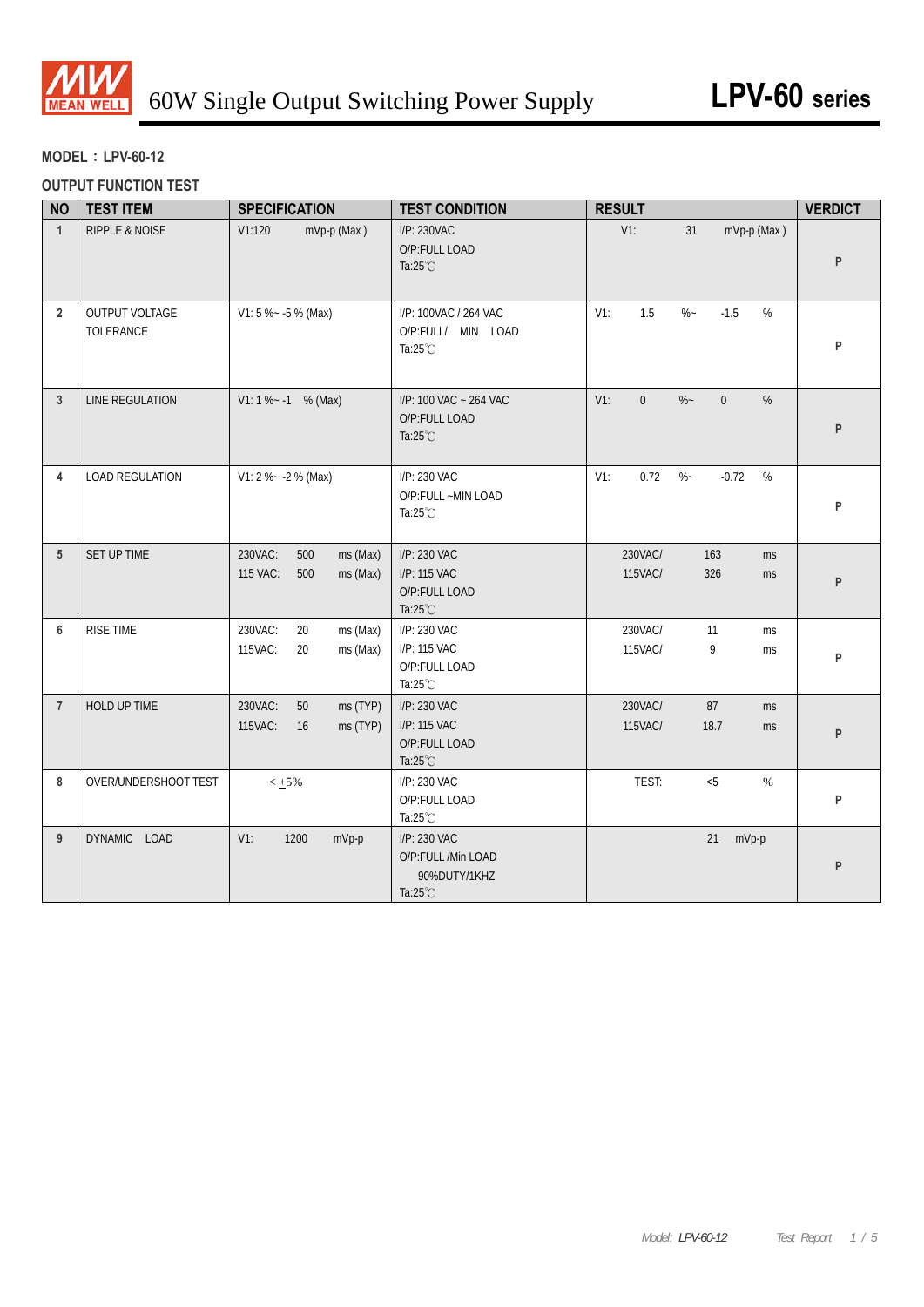

#### **INPUT FUNCTION TEST**

| <b>NO</b>      | <b>TEST ITEM</b>           | <b>SPECIFICATION</b>                                                    | <b>TEST CONDITION</b>                                                                                                                      | <b>RESULT</b>                                        | <b>VERDICT</b> |
|----------------|----------------------------|-------------------------------------------------------------------------|--------------------------------------------------------------------------------------------------------------------------------------------|------------------------------------------------------|----------------|
| $\mathbf{1}$   | <b>INPUT VOLTAGE RANGE</b> | 90VAC~264 VAC                                                           | I/P:TESTING<br>O/P:FULL LOAD<br>Ta: $25^{\circ}$ C                                                                                         | 61 V~264V                                            |                |
|                |                            |                                                                         | $I/P$ :<br>LOW-LINE-3V= $87$ V<br>HIGH-LINE+15%=300 V<br>O/P:FULL/MIN LOAD<br>ON: 30 Sec. OFF: 30 Sec 10MIN<br>(AC POWER ON/OFF NO DAMAGE) | TEST: OK                                             | P              |
| $\overline{2}$ | INPUT FREQUENCY RANGE      | 47HZ ~63 HZ<br>NO DAMAGE OSC                                            | I/P: 100 VAC ~ 264 VAC<br>O/P:FULL~MIN LOAD<br>Ta: $25^{\circ}$ C                                                                          | TEST: OK                                             | P              |
| 3              | <b>EFFICIENCY</b>          | 83 % (TYP)                                                              | I/P: 230 VAC<br>O/P:FULL LOAD<br>Ta: $25^{\circ}$ C                                                                                        | 84 %                                                 | P              |
| 4              | <b>INPUT CURRENT</b>       | 230V/<br>A (TYP)<br>$\overline{1}$<br>$115$ V/<br>A (TYP)<br>1.2        | I/P: 230 VAC<br>I/P: 115 VAC<br>O/P:FULL LOAD<br>Ta: $25^{\circ}$ C                                                                        | 0.60<br>A/230 VAC<br>$=$<br>A/115 VAC<br>1.04<br>$=$ | P              |
| 5              | <b>INRUSH CURRENT</b>      | 230V/<br>60<br>A (TYP)<br>$115$ V/<br>30<br>A(TYP)<br><b>COLD START</b> | I/P: 230 VAC<br>I/P: 115 VAC<br>O/P:FULL LOAD<br>Ta: $25^{\circ}$ C                                                                        | A/230 VAC<br>54<br>$=$<br>27<br>A/ 115 VAC<br>$=$    | P              |
| 6              | <b>LEAKAGE CURRENT</b>     | mA/240 VAC<br>0.25<br>$\,<$                                             | I/P: 264 VAC<br>O/P:Min LOAD<br>Ta: $25^{\circ}$ C                                                                                         | $L-FG$ :<br>0.01<br>mA<br>N-FG:<br>0.01<br>mA        | P              |

## **PROTECTION FUNCTION TEST**

| <b>NO</b>      | <b>TEST ITEM</b>        | <b>SPECIFICATION</b>                   | <b>TEST CONDITION</b>                                              | <b>RESULT</b>                                                  | <b>VERDICT</b> |
|----------------|-------------------------|----------------------------------------|--------------------------------------------------------------------|----------------------------------------------------------------|----------------|
|                | OVER LOAD PROTECTION    | 110%~150%                              | I/P: 230 VAC<br>I/P: 115 VAC<br>O/P:TESTING<br>Ta: $25^{\circ}$ C  | 125 %/ 230 VAC<br>126 %/ 115 VAC<br>Hiccup Mode                | P              |
| $\overline{2}$ | OVER VOLTAGE PROTECTION | CH1:13.8 V ~ 16.2 V                    | I/P: 230 VAC<br>I/P: 115 VAC<br>O/P:MIN LOAD<br>Ta: $25^{\circ}$ C | 15.15 V/ 230 VAC<br>15.13 V/ 115 VAC<br>Shut down Re- power ON | P              |
| 3              | SHORT PROTECTION        | SHORT EVERY OUTPUT<br>1 HOUR NO DAMAGE | I/P: 264 VAC<br>O/P:FULL LOAD<br>Ta: $25^{\circ}$ C                | NO DAMAGE<br>Hiccup Mode                                       | P              |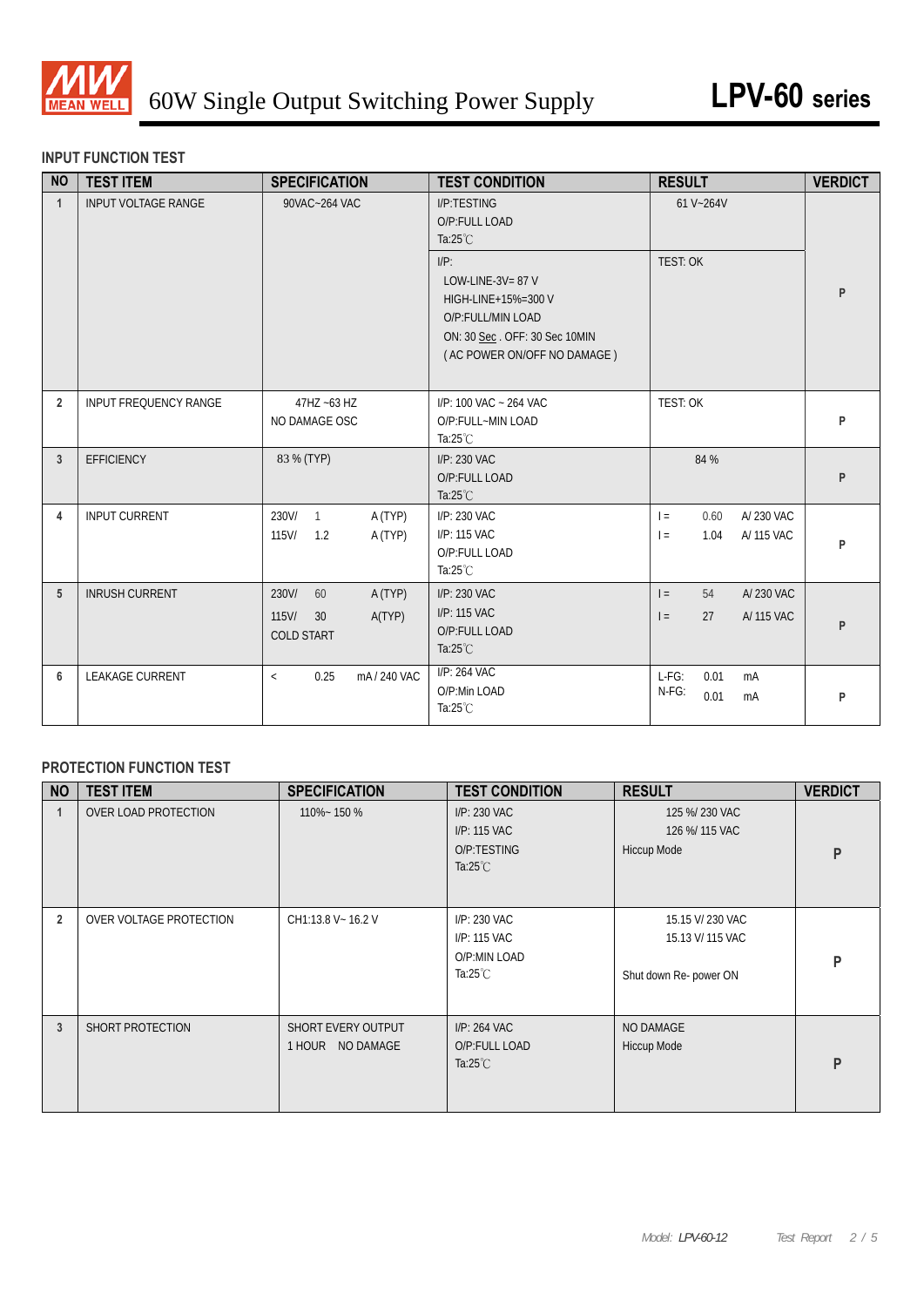

#### **ENVIRONMENT TEST**

| <b>TEST ITEM</b>      |                                                                                                                                                                                    |                                     | <b>TEST CONDITION</b>                                                                                                                                                                                                                                                                                                                              | <b>RESULT</b>                                                                                                                                                                                                                                                                                                                                                                                                                 |                                                                    | <b>VERDICT</b>                                                                                                                                                                                                     |  |  |  |  |
|-----------------------|------------------------------------------------------------------------------------------------------------------------------------------------------------------------------------|-------------------------------------|----------------------------------------------------------------------------------------------------------------------------------------------------------------------------------------------------------------------------------------------------------------------------------------------------------------------------------------------------|-------------------------------------------------------------------------------------------------------------------------------------------------------------------------------------------------------------------------------------------------------------------------------------------------------------------------------------------------------------------------------------------------------------------------------|--------------------------------------------------------------------|--------------------------------------------------------------------------------------------------------------------------------------------------------------------------------------------------------------------|--|--|--|--|
| TEMPERATURE RISE TEST |                                                                                                                                                                                    |                                     |                                                                                                                                                                                                                                                                                                                                                    |                                                                                                                                                                                                                                                                                                                                                                                                                               |                                                                    |                                                                                                                                                                                                                    |  |  |  |  |
|                       |                                                                                                                                                                                    |                                     |                                                                                                                                                                                                                                                                                                                                                    |                                                                                                                                                                                                                                                                                                                                                                                                                               |                                                                    |                                                                                                                                                                                                                    |  |  |  |  |
|                       |                                                                                                                                                                                    |                                     |                                                                                                                                                                                                                                                                                                                                                    |                                                                                                                                                                                                                                                                                                                                                                                                                               |                                                                    |                                                                                                                                                                                                                    |  |  |  |  |
|                       |                                                                                                                                                                                    |                                     |                                                                                                                                                                                                                                                                                                                                                    |                                                                                                                                                                                                                                                                                                                                                                                                                               |                                                                    |                                                                                                                                                                                                                    |  |  |  |  |
|                       | I/P: 230VAC O/P: FULL LOAD Ta=53.2°C                                                                                                                                               |                                     |                                                                                                                                                                                                                                                                                                                                                    |                                                                                                                                                                                                                                                                                                                                                                                                                               |                                                                    |                                                                                                                                                                                                                    |  |  |  |  |
|                       |                                                                                                                                                                                    |                                     |                                                                                                                                                                                                                                                                                                                                                    |                                                                                                                                                                                                                                                                                                                                                                                                                               |                                                                    |                                                                                                                                                                                                                    |  |  |  |  |
|                       |                                                                                                                                                                                    |                                     |                                                                                                                                                                                                                                                                                                                                                    |                                                                                                                                                                                                                                                                                                                                                                                                                               |                                                                    |                                                                                                                                                                                                                    |  |  |  |  |
|                       |                                                                                                                                                                                    | Position                            | P/N                                                                                                                                                                                                                                                                                                                                                |                                                                                                                                                                                                                                                                                                                                                                                                                               |                                                                    |                                                                                                                                                                                                                    |  |  |  |  |
|                       |                                                                                                                                                                                    |                                     |                                                                                                                                                                                                                                                                                                                                                    |                                                                                                                                                                                                                                                                                                                                                                                                                               |                                                                    |                                                                                                                                                                                                                    |  |  |  |  |
|                       |                                                                                                                                                                                    | BD <sub>1</sub>                     |                                                                                                                                                                                                                                                                                                                                                    | 81.1°C                                                                                                                                                                                                                                                                                                                                                                                                                        | 102.2°C                                                            |                                                                                                                                                                                                                    |  |  |  |  |
|                       | 3                                                                                                                                                                                  | LF1                                 | LF158                                                                                                                                                                                                                                                                                                                                              | 72.5°C                                                                                                                                                                                                                                                                                                                                                                                                                        | 92.9°C                                                             |                                                                                                                                                                                                                    |  |  |  |  |
|                       | $\overline{4}$                                                                                                                                                                     | C <sub>5</sub>                      | 120u/400V 105℃<br><b>KMG</b>                                                                                                                                                                                                                                                                                                                       | 86.8°C                                                                                                                                                                                                                                                                                                                                                                                                                        | $108.5^{\circ}$ C                                                  | P                                                                                                                                                                                                                  |  |  |  |  |
|                       | 5                                                                                                                                                                                  | Q <sub>1</sub>                      | 2SK3562 6A/600V                                                                                                                                                                                                                                                                                                                                    | 95.1°C                                                                                                                                                                                                                                                                                                                                                                                                                        | 118.4 $\degree$ C                                                  |                                                                                                                                                                                                                    |  |  |  |  |
|                       | 6                                                                                                                                                                                  | D <sub>1</sub>                      | EGP20J 2A/600V                                                                                                                                                                                                                                                                                                                                     | 88.6°C                                                                                                                                                                                                                                                                                                                                                                                                                        | 112.8°C                                                            |                                                                                                                                                                                                                    |  |  |  |  |
|                       | $\tau$                                                                                                                                                                             | ZD1                                 | <b>P6KE180A</b>                                                                                                                                                                                                                                                                                                                                    | 85.3°C                                                                                                                                                                                                                                                                                                                                                                                                                        | 105.8°C                                                            |                                                                                                                                                                                                                    |  |  |  |  |
|                       | 8                                                                                                                                                                                  | D40                                 | 1A/100V 1N4002                                                                                                                                                                                                                                                                                                                                     | 88.2°C                                                                                                                                                                                                                                                                                                                                                                                                                        | 111.2 $\degree$ C                                                  |                                                                                                                                                                                                                    |  |  |  |  |
|                       | 9                                                                                                                                                                                  | C40                                 | 47u/50V UL10Kh YXM                                                                                                                                                                                                                                                                                                                                 | 87.3°C                                                                                                                                                                                                                                                                                                                                                                                                                        | 110.8°C                                                            |                                                                                                                                                                                                                    |  |  |  |  |
|                       |                                                                                                                                                                                    | T1                                  | <b>TF1775</b>                                                                                                                                                                                                                                                                                                                                      | 86.1°C                                                                                                                                                                                                                                                                                                                                                                                                                        | 109.6℃                                                             |                                                                                                                                                                                                                    |  |  |  |  |
|                       | 11                                                                                                                                                                                 | D <sub>100</sub>                    | FMX-12SL 10A/200V                                                                                                                                                                                                                                                                                                                                  | 79.8°C                                                                                                                                                                                                                                                                                                                                                                                                                        | 102.6°C                                                            |                                                                                                                                                                                                                    |  |  |  |  |
|                       |                                                                                                                                                                                    |                                     |                                                                                                                                                                                                                                                                                                                                                    |                                                                                                                                                                                                                                                                                                                                                                                                                               |                                                                    |                                                                                                                                                                                                                    |  |  |  |  |
|                       |                                                                                                                                                                                    |                                     |                                                                                                                                                                                                                                                                                                                                                    |                                                                                                                                                                                                                                                                                                                                                                                                                               |                                                                    |                                                                                                                                                                                                                    |  |  |  |  |
|                       |                                                                                                                                                                                    |                                     |                                                                                                                                                                                                                                                                                                                                                    |                                                                                                                                                                                                                                                                                                                                                                                                                               |                                                                    |                                                                                                                                                                                                                    |  |  |  |  |
|                       |                                                                                                                                                                                    |                                     |                                                                                                                                                                                                                                                                                                                                                    |                                                                                                                                                                                                                                                                                                                                                                                                                               |                                                                    |                                                                                                                                                                                                                    |  |  |  |  |
|                       |                                                                                                                                                                                    |                                     |                                                                                                                                                                                                                                                                                                                                                    |                                                                                                                                                                                                                                                                                                                                                                                                                               |                                                                    | P                                                                                                                                                                                                                  |  |  |  |  |
|                       |                                                                                                                                                                                    |                                     |                                                                                                                                                                                                                                                                                                                                                    |                                                                                                                                                                                                                                                                                                                                                                                                                               |                                                                    |                                                                                                                                                                                                                    |  |  |  |  |
|                       |                                                                                                                                                                                    |                                     |                                                                                                                                                                                                                                                                                                                                                    |                                                                                                                                                                                                                                                                                                                                                                                                                               |                                                                    |                                                                                                                                                                                                                    |  |  |  |  |
|                       |                                                                                                                                                                                    |                                     |                                                                                                                                                                                                                                                                                                                                                    |                                                                                                                                                                                                                                                                                                                                                                                                                               |                                                                    | P                                                                                                                                                                                                                  |  |  |  |  |
|                       |                                                                                                                                                                                    |                                     |                                                                                                                                                                                                                                                                                                                                                    |                                                                                                                                                                                                                                                                                                                                                                                                                               |                                                                    |                                                                                                                                                                                                                    |  |  |  |  |
| <b>HIGH HUMIDITY</b>  |                                                                                                                                                                                    |                                     | I/P: 272 VAC                                                                                                                                                                                                                                                                                                                                       |                                                                                                                                                                                                                                                                                                                                                                                                                               |                                                                    |                                                                                                                                                                                                                    |  |  |  |  |
|                       |                                                                                                                                                                                    |                                     |                                                                                                                                                                                                                                                                                                                                                    |                                                                                                                                                                                                                                                                                                                                                                                                                               |                                                                    | P                                                                                                                                                                                                                  |  |  |  |  |
|                       |                                                                                                                                                                                    |                                     |                                                                                                                                                                                                                                                                                                                                                    |                                                                                                                                                                                                                                                                                                                                                                                                                               |                                                                    |                                                                                                                                                                                                                    |  |  |  |  |
|                       |                                                                                                                                                                                    |                                     |                                                                                                                                                                                                                                                                                                                                                    |                                                                                                                                                                                                                                                                                                                                                                                                                               |                                                                    |                                                                                                                                                                                                                    |  |  |  |  |
|                       |                                                                                                                                                                                    |                                     |                                                                                                                                                                                                                                                                                                                                                    |                                                                                                                                                                                                                                                                                                                                                                                                                               |                                                                    | P                                                                                                                                                                                                                  |  |  |  |  |
|                       |                                                                                                                                                                                    |                                     |                                                                                                                                                                                                                                                                                                                                                    |                                                                                                                                                                                                                                                                                                                                                                                                                               |                                                                    |                                                                                                                                                                                                                    |  |  |  |  |
|                       |                                                                                                                                                                                    |                                     |                                                                                                                                                                                                                                                                                                                                                    |                                                                                                                                                                                                                                                                                                                                                                                                                               |                                                                    |                                                                                                                                                                                                                    |  |  |  |  |
|                       |                                                                                                                                                                                    |                                     |                                                                                                                                                                                                                                                                                                                                                    |                                                                                                                                                                                                                                                                                                                                                                                                                               |                                                                    |                                                                                                                                                                                                                    |  |  |  |  |
|                       |                                                                                                                                                                                    |                                     |                                                                                                                                                                                                                                                                                                                                                    |                                                                                                                                                                                                                                                                                                                                                                                                                               |                                                                    |                                                                                                                                                                                                                    |  |  |  |  |
|                       |                                                                                                                                                                                    |                                     |                                                                                                                                                                                                                                                                                                                                                    |                                                                                                                                                                                                                                                                                                                                                                                                                               |                                                                    | P                                                                                                                                                                                                                  |  |  |  |  |
|                       |                                                                                                                                                                                    |                                     |                                                                                                                                                                                                                                                                                                                                                    |                                                                                                                                                                                                                                                                                                                                                                                                                               |                                                                    |                                                                                                                                                                                                                    |  |  |  |  |
|                       |                                                                                                                                                                                    |                                     |                                                                                                                                                                                                                                                                                                                                                    |                                                                                                                                                                                                                                                                                                                                                                                                                               |                                                                    |                                                                                                                                                                                                                    |  |  |  |  |
|                       | OVER LOAD BURN-IN TEST<br>LOW TEMPERATURE<br>TURN ON TEST<br><b>HIGH TEMPERATURE</b><br><b>HIGH VOLTAGE</b><br>TURN ON TEST<br>TEMPERATURE<br>COEFFICIENT<br><b>VIBRATION TEST</b> | $\mathbf{1}$<br>2<br>10<br>12<br>13 | <b>SPECIFICATION</b><br>MODEL: LPV-60-24<br>N <sub>O</sub><br>U1<br>C105<br>L <sub>100</sub><br>NO DAMAGE<br>1 HOUR (MIN)<br>TURN ON AFTER 2 HOUR<br>AFTER 12 HOURS<br>IN CHAMBER ON<br>CONTROL<br>$^{\circ}C$<br>NO DAMAGE<br>$+0.03\%$ (0~50°C)<br>1 Carton & 1 Set<br>(1) Waveform: Sine Wave<br>(2) Frequency: 10~500Hz<br>(4) Acceleration:2G | 1. ROOM AMBIENT BURN-IN: 2 HRS<br>I/P: 230VAC O/P: FULL LOAD Ta=30.9 °C<br>2. HIGH AMBIENT BURN-IN: 8 HRS<br><b>NCP1230</b><br>4A/600V GLASS D3SB60<br>330u/35V L7Kh YXG<br><b>RB010E</b><br>I/P: 230 VAC<br>O/P: 130 % LOAD<br>Ta:30.3°C<br>I/P: 264 VAC<br>O/P: 100 % LOAD<br>Ta= $-35$ °C<br>O/P:FULL LOAD<br>Ta=60 $^{\circ}$ C<br>HUMIDITY= 95 %R.H<br>I/P: 230 VAC<br>O/P:FULL LOAD<br>(3) Sweep Time:10min/sweep cycle | ROOM AMBIENT<br>Ta=30.9 $^{\circ}$ C<br>82.2°C<br>69.4°C<br>63.6°C | <b>HIGH AMBIENT</b><br>Ta=63.2 $^{\circ}$ C<br>104.4 $°C$<br>$92.3^{\circ}$ C<br>87.0°C<br>TEST: OK<br>TEST: OK<br>TEST: OK<br>$+0.006\% (0-50^{\circ}C)$<br>TEST: OK<br>(5) Test Time:1 hour in each axis (X.Y.Z) |  |  |  |  |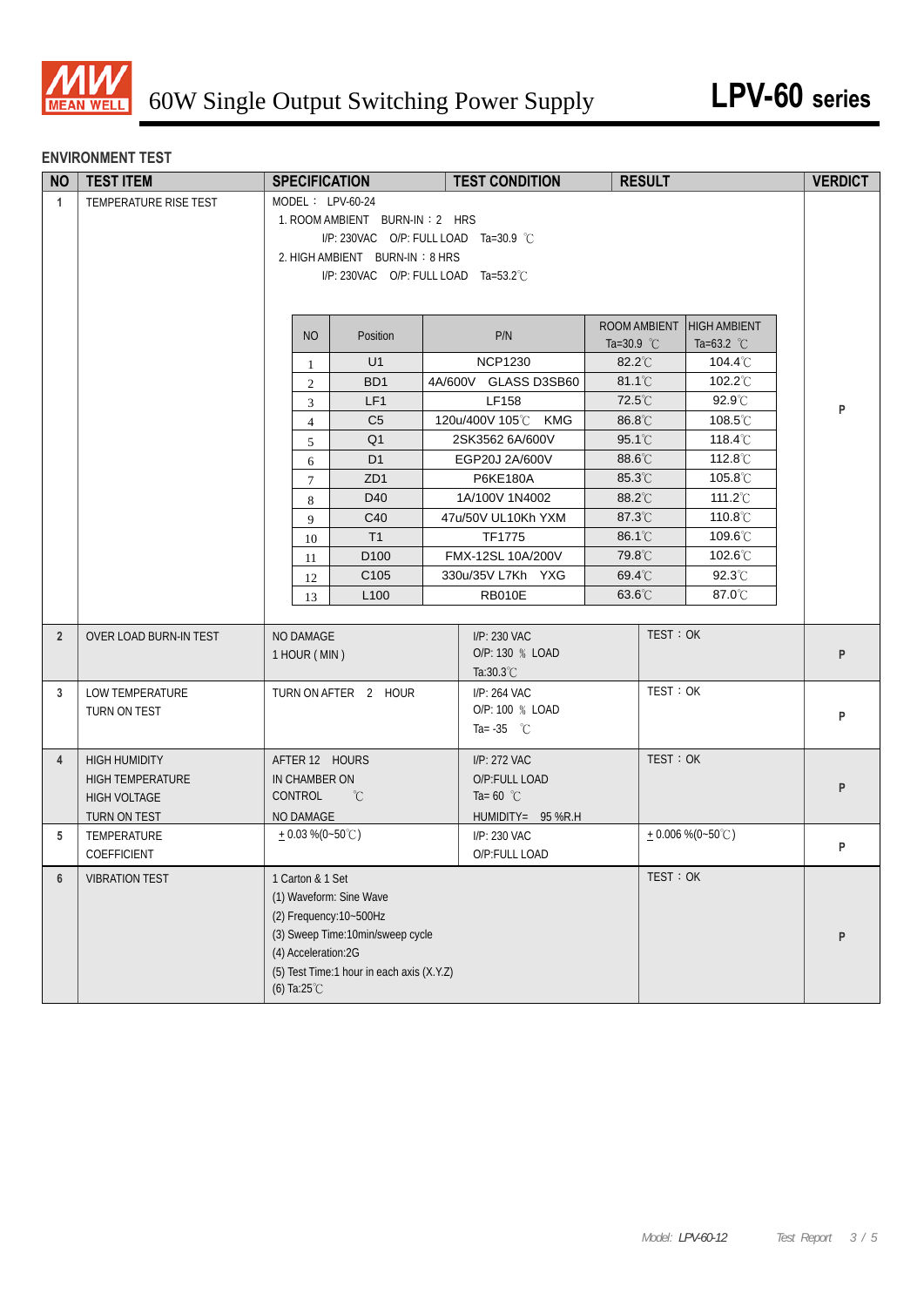

#### **SAFETY TEST**

| <b>NO</b>      | <b>TEST ITEM</b>            | <b>SPECIFICATION</b>            | <b>TEST CONDITION</b>  | <b>RESULT</b>                        | <b>VERDICT</b> |
|----------------|-----------------------------|---------------------------------|------------------------|--------------------------------------|----------------|
|                | <b>WITHSTAND VOLTAGE</b>    | I/P-O/P: 3 KVAC/min             | I/P-O/P: 3.6 KVAC/min  | 2.426<br>$I/P-O/P$ :<br>mA           |                |
|                |                             |                                 |                        |                                      |                |
|                |                             |                                 |                        |                                      | P              |
|                |                             |                                 |                        | NO DAMAGE                            |                |
| $\overline{2}$ | <b>ISOLATION RESISTANCE</b> | $I/P$ -O/P:500VDC>100M $\Omega$ | $I/P$ -O/P:<br>500 VDC | GΩ<br>$I/P-O/P$ :<br>30 <sup>°</sup> |                |
|                |                             |                                 |                        |                                      |                |
|                |                             |                                 | Ta:25℃ / 70%RH         |                                      | P              |
|                |                             |                                 |                        | NO DAMAGE                            |                |
| 3              | APPROVAL                    | TUV: Certificate NO :           |                        |                                      |                |
|                |                             | UL: File $NO$ :                 |                        |                                      | N/A            |

### **E.M.C TEST**

| <b>NO</b>      | <b>TEST ITEM</b>                               | <b>SPECIFICATION</b>                                          | <b>TEST CONDITION</b>                                                     | <b>RESULT</b>                        | <b>VERDICT</b> |
|----------------|------------------------------------------------|---------------------------------------------------------------|---------------------------------------------------------------------------|--------------------------------------|----------------|
| $\mathbf{1}$   | <b>HARMONIC</b>                                | EN61000-3-2<br><b>CLASS A</b><br><b>CLASS C</b>               | I/P: 230/240/220 VAC/50HZ<br>O/P:100/75/50/25% LOAD<br>Ta: $25^{\circ}$ C | PASS                                 | P              |
| $\overline{2}$ | CONDUCTION                                     | EN55022<br><b>CLASS B</b>                                     | I/P: 230 VAC (50HZ)<br>O/P:FULL/50% LOAD<br>Ta: $25^{\circ}$ C            | <b>PASS</b><br>Test by certified Lab | P              |
| 3              | <b>RADIATION</b>                               | EN55022 CLASS B                                               | I/P: 230 VAC (50HZ)<br>O/P:FULL LOAD<br>Ta: $25^{\circ}$ C                | <b>PASS</b><br>Test by certified Lab | P              |
| $\overline{4}$ | E.S.D                                          | EN61000-4-2<br><b>LIGHT INDUSTRY</b><br>AIR:8KV / Contact:4KV | I/P: 230 VAC/50HZ<br>O/P:FULL LOAD<br>Ta: $25^{\circ}$ C                  | CRITERIA A                           | P              |
| 5              | E.F.T                                          | EN61000-4-4<br><b>LIGHT INDUSTRY</b><br><b>INPUT: 1KV</b>     | I/P: 230 VAC/50HZ<br>O/P:FULL LOAD<br>Ta: $25^{\circ}$ C                  | CRITERIA A                           | P              |
| 6              | <b>SURGE</b>                                   | IEC61000-4-5<br>LIGHT INDUSTRY<br>$L-N:1KV$                   | I/P: 230 VAC/50HZ<br>O/P:FULL LOAD<br>Ta: $25^{\circ}$ C                  | CRITERIA A                           | P              |
| $\overline{7}$ | Test by certified Lab $\&$ Test Report Prepare |                                                               |                                                                           |                                      |                |

## **M.T.B.F & LIFE CYCLE CALCULATION**

| <b>NO</b> | <b>TEST ITEM</b>            | <b>SPECIFICATION</b>                                                                                              | <b>TEST CONDITION</b>                            | <b>RESULT</b> | <b>VERDICT</b> |
|-----------|-----------------------------|-------------------------------------------------------------------------------------------------------------------|--------------------------------------------------|---------------|----------------|
|           | CAPACITOR                   | LPV-60-24: SUPPOSE C105 IS THE MOST CRITICAL COMPONENT                                                            |                                                  |               |                |
|           | LIFE CYCLE                  | I/P: 230VAC                                                                                                       | O/P:FULL LOAD $Ta = 25$ °C LIFE TIME= 137172 HRS |               |                |
|           |                             | I/P: 230VAC                                                                                                       | O/P:FULL LOAD Ta= 50 °C LIFE TIME= 46522 HRS     |               |                |
|           | <b>MTBF</b>                 | MIL-HDBK-217F NOTICES2 PARTS COUNT                                                                                |                                                  |               |                |
|           |                             | TOTAL FAILURE RATE: 732K HRS                                                                                      |                                                  |               |                |
|           | DMTBF/Accelerated Life Test | Demonstration Mean Time Between Failure (Expected Life) :<br>20,000 hours @ Tcase 80°C; 50,000 hours @ Tcase 65°C |                                                  |               |                |